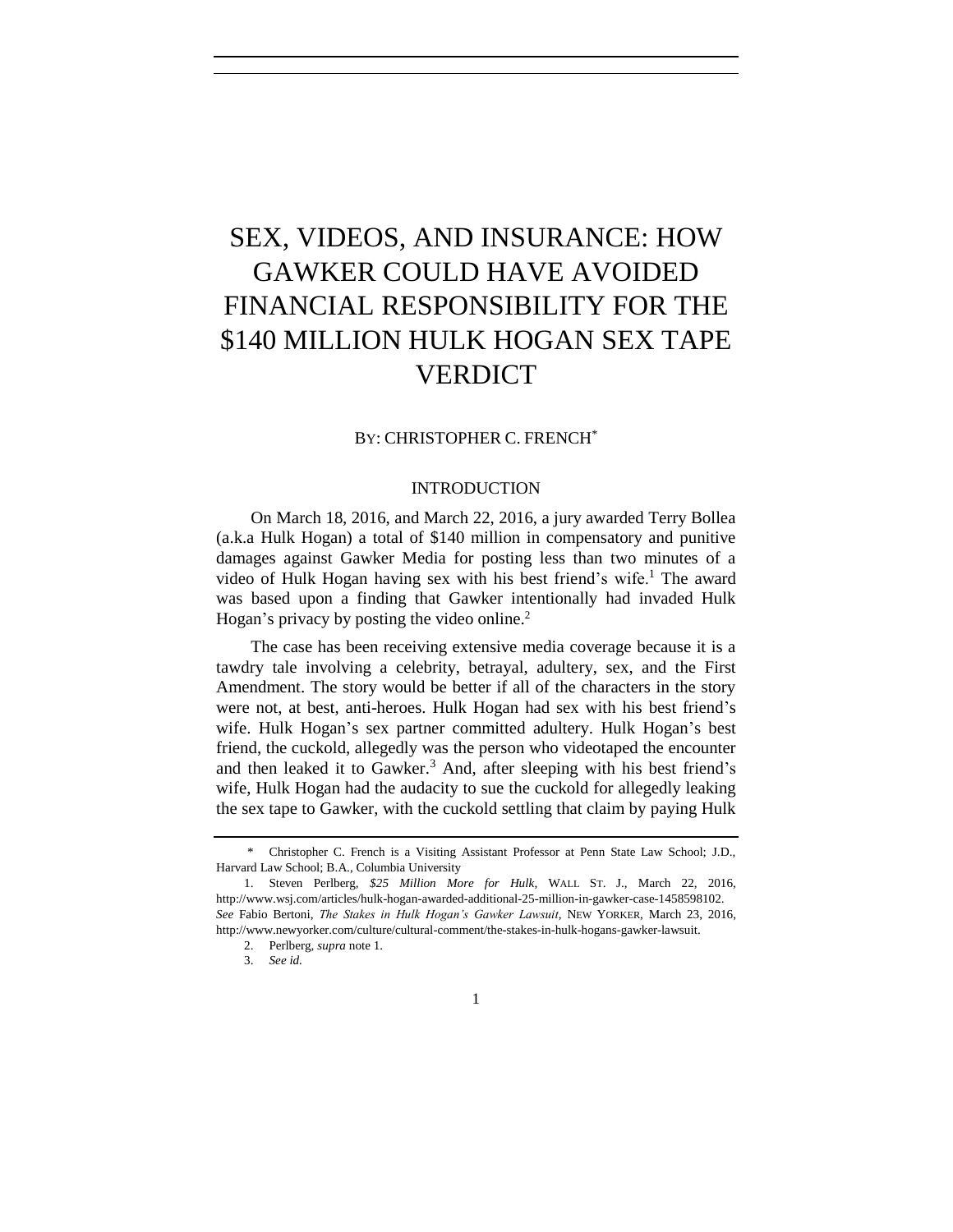Hogan \$5000. <sup>4</sup> The cuckold then asserted his Fifth Amendment right against self-incrimination to avoid testifying in the case against Gawker.<sup>5</sup> On the other side of the story, Gawker, the entity that posted the sex tape online, is a "media gossip" website host and does not look very good attempting to wear the cloak of the First Amendment by claiming that the contents of the Hulk Hogan sex video, as opposed to the simple fact that the tape existed, was newsworthy.<sup>6</sup> Nor did it help Gawker's image when Gawker's editor testified that he would only draw the line against posting sex videos if the video included a child under four years old.<sup>7</sup> It is hard to root for any of the parties in the case.

The case likely will be remembered by most people for: 1) the shockingly high verdict amount of \$140 million awarded to a celebrity adulterer who was filmed having sex with his best friend's wife, and 2) the battle between what constitutes the outer boundaries of what is considered "news" under the First Amendment and a celebrity's right to privacy. The case also should be remembered, however, for the lesson it provides business owners: instead of facing a damage award that forced Gawker to file for bankruptcy<sup>8</sup> and to now seek relief on appeal, Gawker actually could have avoided paying any portion of the damage award. How could Gawker have obtained that result? Insurance.

The conventional wisdom is that insurance does not cover intentional torts such as invasion of privacy and that it is against public policy to allow insurance to cover such intentional torts. $9$  Conventional wisdom also dictates that it is against public policy to allow insurance to cover punitive damage awards. This Article explains why those tropes of conventional wisdom are wrong in many states and how Gawker may have been able to avoid paying any portion of the ultimate damage award if it had purchased appropriate insurance coverage.

4. *Id.*

<sup>5.</sup> *Id*.

<sup>6.</sup> *Id*. *See also* Jonathan Mahler, *Gawker's Moment of Truth*, N.Y. TIMES, June 12, 2015, http://nyti.ms/1SbecAf .

<sup>7.</sup> *See* Bertoni, *supra* not[e 1.](#page-0-0)

<sup>8.</sup> *See* Lukas I. Alpert, *Gawker Files for Bankruptcy, Will Be Put Up for Auction*, WALL ST. J., June 10, 2016, http://www.wsj.com/articles/gawker-declaring-bankruptcy-will-be-put-up-for-auction-1465578030.

<sup>9.</sup> *See* Christopher C. French, *Debunking the Myth that Insurance Coverage is Not Available or Allowed for Intentional Torts or Damages*, 8 HASTINGS BUS. L.J. 65, 66–67 (2012).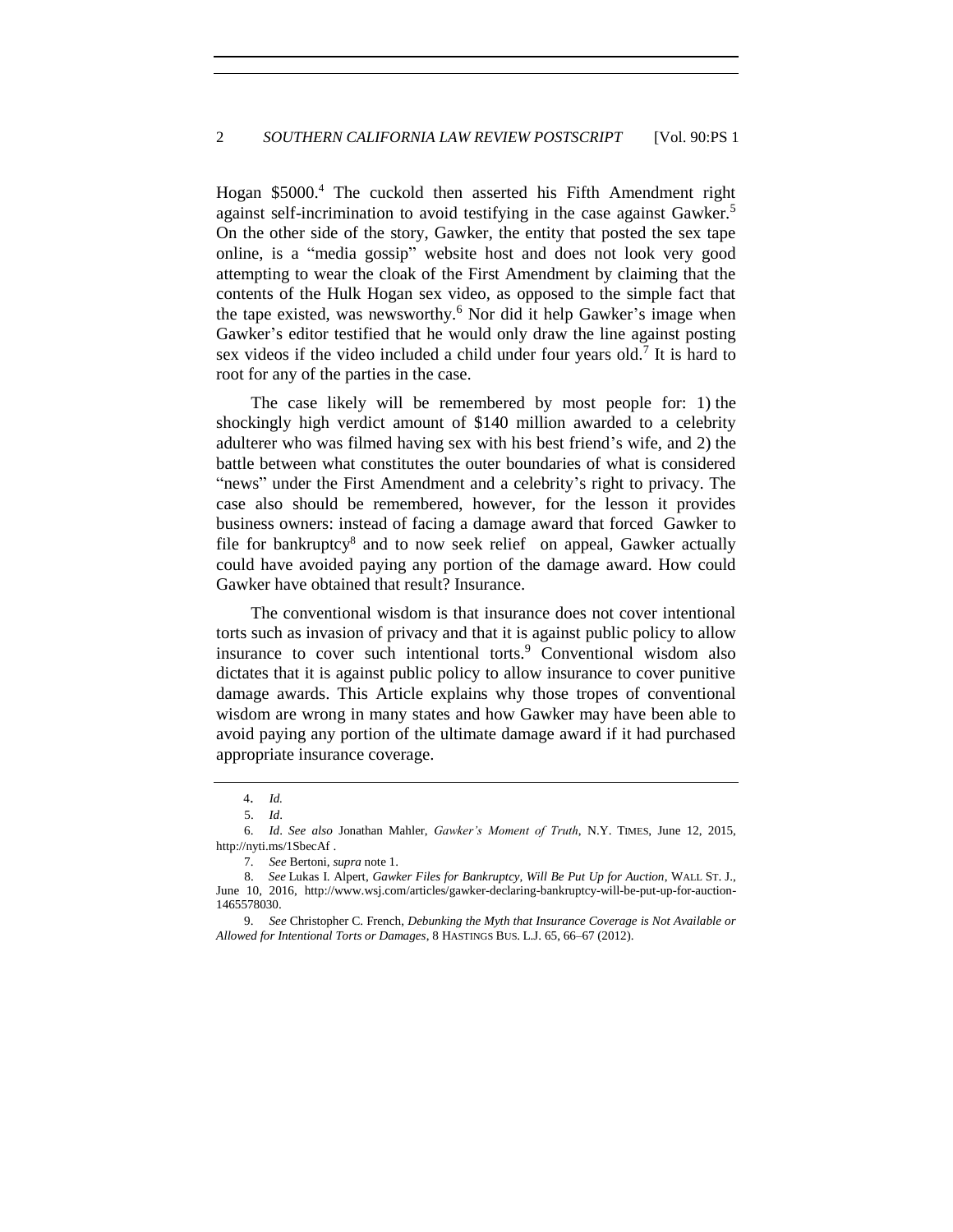## I. COMMERCIAL GENERAL LIABILITY INSURANCE FOR INVASION OF PRIVACY CLAIMS

Under the Personal and Advertising Liability coverage provisions of standard form Commercial General Liability (CGL) policies, numerous types of intentional torts, including claims for invasion of privacy, are covered.<sup>10</sup> Specifically, under such policies, the insurer agrees to "pay" those sums that the insured becomes legally obligated to pay as damages"<sup>11</sup> because of "oral or written publication, in any manner, of material that violates a person's right of privacy."<sup>12</sup>

Most companies in America, including Gawker, have CGL coverage.<sup>13</sup> Large companies routinely have hundreds of millions of dollars of CGL coverage, which, of course, would be enough to cover a \$140 million award, assuming a court enforces the terms of the coverage.<sup>14</sup>

## II. PUBLIC POLICY ARGUMENTS AGAINST ALLOWING INSURANCE TO COVER INVASION OF PRIVACY CLAIMS AND PUNITIVE DAMAGE AWARDS

Even though an entity has purchased insurance that covers intentional torts such as invasion of privacy, the question of whether public policy should allow insurance to cover such claims still has to be answered affirmatively by a court before the insured entity can actually recover insurance proceeds for such claims. Unquestionably, intentional torts such as invasion of privacy should be discouraged and deterred. Allowing insurance to cover intentional torts such as invasion of privacy would undermine such goals.<sup>15</sup> If an entity will not suffer any financial consequences for violating another person's privacy, then there is little to deter such violations.

Similarly, punitive damages are awarded to advance the twin goals of

<sup>10.</sup> *Id*. at 67–69.

<sup>11.</sup> Commercial General Liability Coverage Form CG 00 01 12 07, *reprinted in* DONALD S. MALECKI, COMMERCIAL GENERAL LIABILITY 469, 471 (2012).

<sup>12.</sup> *Id.* at 479.

<sup>13.</sup> *See, e.g*., Christopher C. French, *Segmented Settlements Are Not the Answer: A Response to Professor Squire's Article,* How Collective Settlements Camouflage the Costs of Shareholder Lawsuits*,* 7 VA. L. & BUS. REV. 589, 611 (2013) (discussing CGL coverage generally); Complaint for Declaratory Judgment at ¶ 19, Nautilus Ins. Co. v. Gawker Media, LLC, No. 14 CV 5680 (S.D.N.Y. Dec. 28, 2012) (discussing Gawker's CGL coverage).

<sup>14.</sup> *See* French*, supra* note 13, at 612.

<sup>15.</sup> *See, e*.*g*., H. Karen Cutler, *Liability Insurance for Intentional Torts–Subrogation of the Insurer to the Victim's Rights Against the Insured:* Ambassador Insurance Co. v. Montes, 32 RUTGERS L. REV. 155, 157 (1979).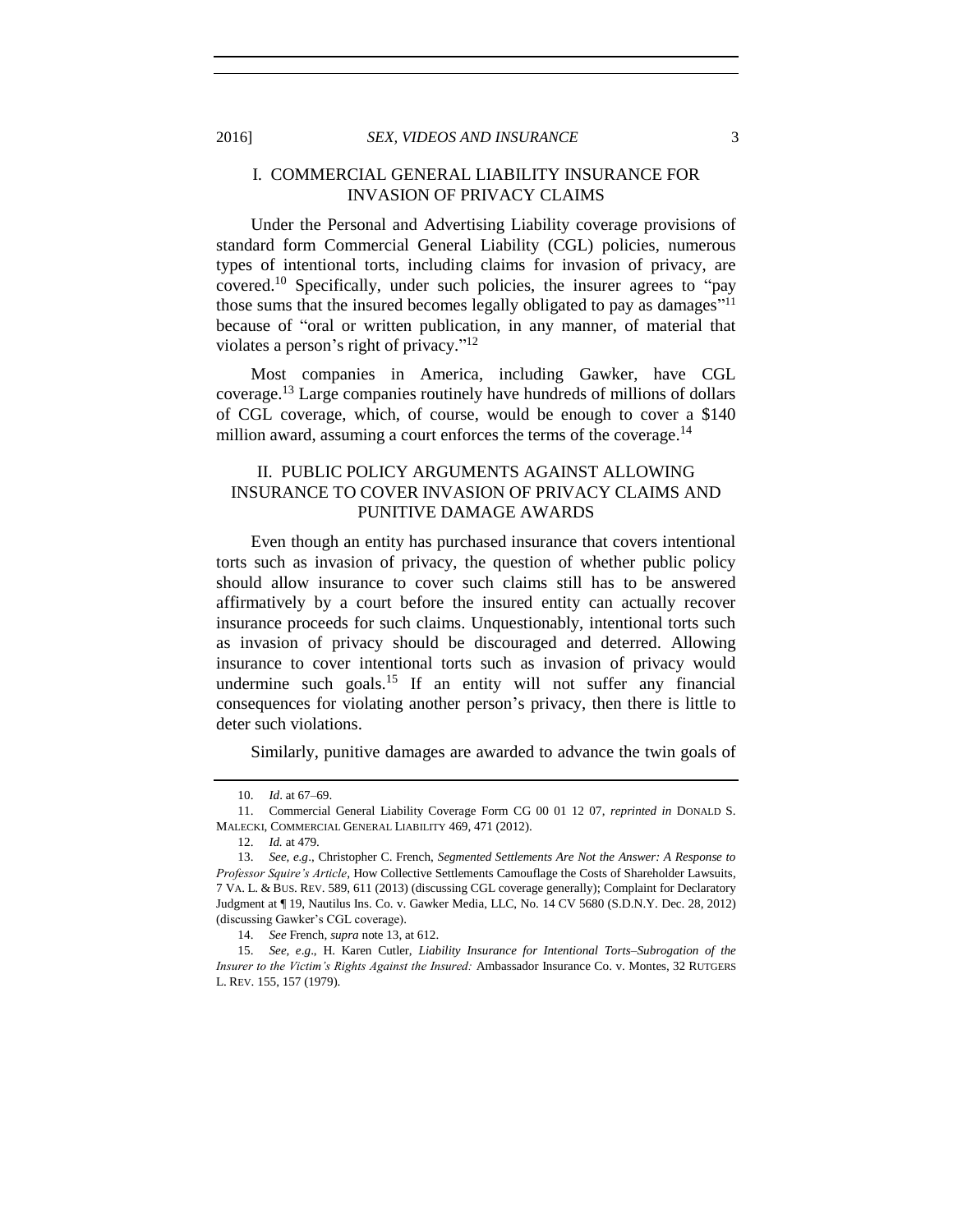deterrence and punishment for egregious misconduct.<sup>16</sup> Again, such goals would be undermined if insurance were allowed to cover punitive damage awards because the wrongdoer would be financially absolved from the consequences of its egregious misconduct.<sup>17</sup>

## III. PUBLIC POLICY ARGUMENTS IN FAVOR OF ALLOWING INSURANCE TO COVER INVASION OF PRIVACY CLAIMS AND PUNITIVE DAMAGE AWARDS

Yet, there also are sound public policies that support allowing insurance to cover intentional torts. One, victims should be compensated for their injuries. In many circumstances, the tortfeasor's insurance is the only significant source of compensation for injured parties because most people are judgment-proof for significant judgment amounts. <sup>18</sup> Two, the terms of contracts, such as insurance policies, should be enforced.<sup>19</sup> Insurers should not be allowed to collect premiums to cover intentional torts only to have courts refuse to enforce such policies, which would result in windfall premiums being paid to insurers in exchange for providing only illusory insurance coverage.

## IV. RECONCILIATION OF THE COMPETING PUBLIC POLICIES BY COURTS

Numerous courts across the country have been asked to decide whether insurance coverage does and should be allowed to cover intentional torts such as invasion of privacy, and many of them have concluded that they do and should.<sup>20</sup> Similarly, although some jurisdictions

20. *See, e.g.*, Universal Underwriters Ins. Co. v. Lou Fusz Auto. Network, Inc*.*, 401 F.3d 876, 883 (8th Cir. 2005); Lineberry v. State Farm Fire & Cas. Co*.*, 885 F. Supp. 1095, 1099 (M.D. Tenn.

<sup>16.</sup> *See, e.g.*, Transp. Ins. Co. v. Moriel*,* 879 S.W.2d 10, 16–17 (Tex. 1994).

<sup>17.</sup> *See, e*.*g*., Nw. Nat'l Cas. Co. v. McNulty, 307 F.2d 432, 434 nn. 1, 5 (5th Cir. 1962) (discussing whether punitive damages should be allowed to be covered by insurance based on the theory that such coverage would thwart the dual purpose of punitive damage awards to punish and deter); U.S. Concrete Pipe Co. v. Bould, 437 So. 2d 1061, 1064 (Fla. 1983) ("The Florida policy of allowing punitive damages to punish and deter those guilty of aggravated misconduct would be frustrated if such damages were covered by liability insurance.").

<sup>18.</sup> *See, e.g.*, Stephen G. Giles, *The Judgment-Proof Society*, 63 WASH. & LEE L. REV. 603, 605– 07 (2006) (discussing the reasons why judgments against most people are uncollectible); Kyle D. Logue, *Solving the Judgment-Proof Problem*, 72 TEX. L. REV. 1375, 1375–76 (1994) (discussing the impact insurance has on the judgment-proof problem); Steven Shavell, *The Judgment Proof Problem*, 6 INT'L REV. L. & ECON. 45, 45–46 (1986) (analyzing the problems that result from judgment-proof individuals).

<sup>19.</sup> *See, e*.*g*., *McNulty*, 307 F.2d at 444 (Gewin, J., concurring) (stating that public policy favors the enforcement of contracts); Sch. Dist. for Royal Oak v. Cont'l Cas. Co., 912 F.2d 844, 849 (6<sup>th</sup> Cir. 1990) ("Public policy normally favors enforcement of insurance contracts according to their terms.").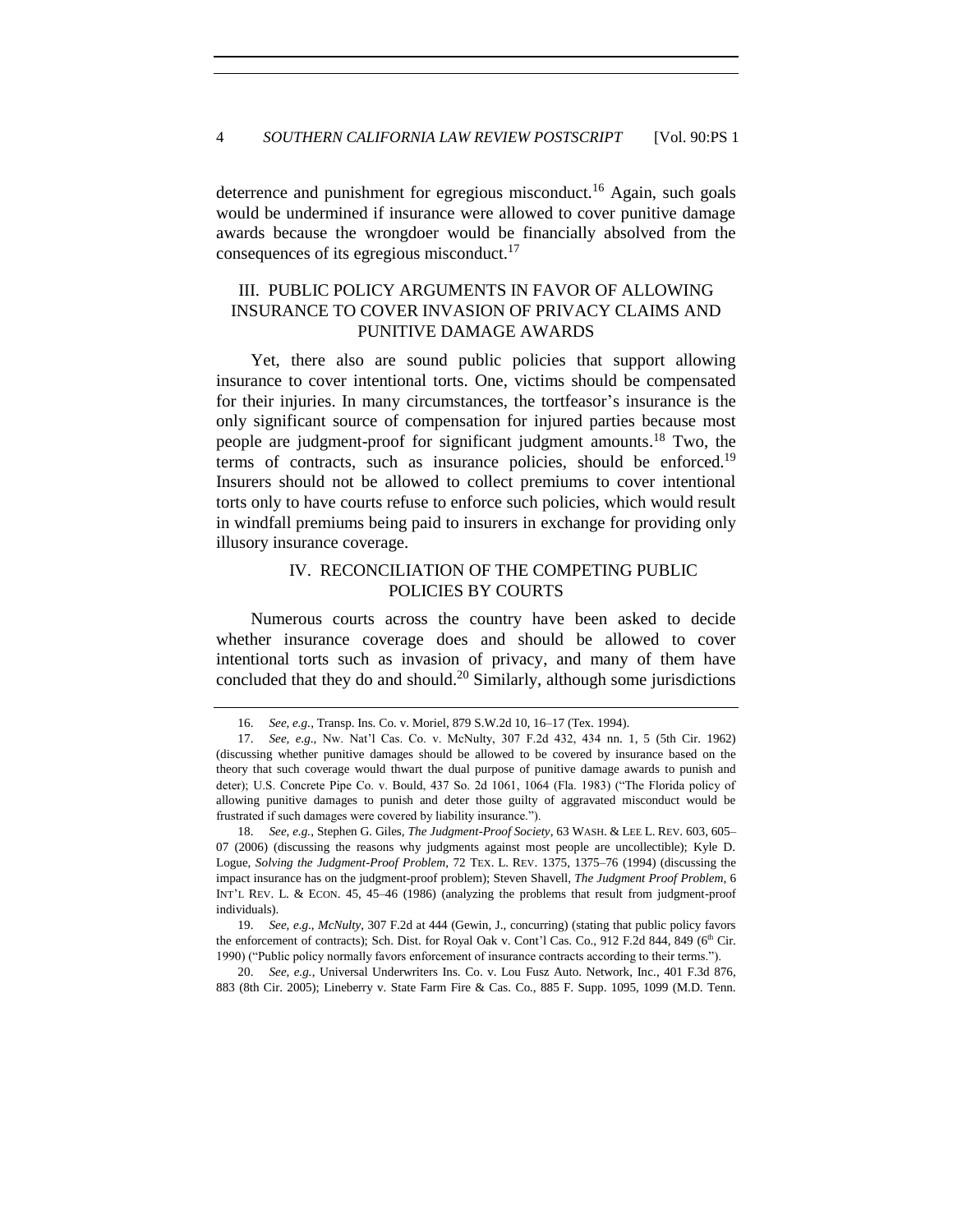do not allow insurance to cover punitive damage awards, the majority rule in America is that CGL policies can and do cover punitive damage awards.<sup>21</sup> The reason for this is that such policies typically cover all "damages" for which the policyholder is liable without distinguishing between compensatory damages and punitive damages.<sup>22</sup>

With respect to the public policy concerns that allowing insurance to cover punitive damages would reduce the deterrent and punishing effects of punitive damage awards, the Wyoming Supreme Court's reasoning on the issue is emblematic of the courts that have rejected such arguments:

We know of no studies, statistics or proofs which indicate that contracts of insurance to protect against liability for punitive damages have a tendency to make willful or wanton misconduct more probable, nor do we know of any substantial relationship between the insurance coverage and such misconduct. $^{23}$ 

In short, in many states in which the courts have considered these issues, the courts have allowed insurance to cover both intentional torts and punitive damages.

#### V. INSURANCE FOR *HULK HOGAN V. GAWKER MEDIA*

So, does Gawker have liability insurance to cover the \$140 million Hulk Hogan verdict? Reportedly, it does not.<sup>24</sup> Not only did a jury conclude that Gawker made a poor decision when it chose to publish a portion of the Hulk Hogan sex tape, but Gawker also apparently only purchased \$1 million in CGL insurance,<sup>25</sup> which is a surprisingly low

<sup>1995);</sup> Purrelli v. State Farm Fire & Cas. Co*.*, 698 So.2d 618, 621 (Fla. Dist. Ct. App. 1997); Bailer v. Erie Ins. Exch., 687 A.2d 1375, 1376, 1384–85 (Md. 1997); U.S. Fire Ins. Co. v. St. Paul Fire & Marine Ins. Co*.*, 511 N.E.2d 127, 129 (Ohio Ct. App. 1986).

<sup>21.</sup> *See* PETER J. KALIS ET AL., POLICYHOLDER'S GUIDE TO THE LAW OF INSURANCE COVERAGE § 5.04 (1st ed. 1997).

<sup>22.</sup> Standard form commercial general liability policies state that the insurer agrees to pay "all sums" the policyholder is "legally obligated to pay as damages" without limiting the covered damages to only compensatory damages. Commercial General Liability Coverage Form, *supra* note 11. *See also* Tom Baker, *Reconsidering Insurance for Punitive Damages*, 1998 WIS. L. REV. 101, 115 (1998) ("The agreements do not distinguish among kinds of damages . . . . Indeed, there is little dispute that, on their face, most primary general and automobile policies provide coverage for punitive damages.").

<sup>23.</sup> Sinclair Oil Co. v. Columbia Cas. Co., 682 P.2d 975, 981 (Wyo. 1984). *See also* Skyline Harvestore Sys., Inc. v. Centennial Ins. Co.*,* 331 N.W.2d 106, 109 (Iowa 1983) ("[W]e doubt that ordinary potential tortfeasors make calculations to determine if the expected benefits of a harmful act are outweighed by the potential costs of punitive damages, insured or uninsured.").

<sup>24.</sup> *See* Mahler, *supra* note 6.

<sup>25.</sup> *See* Complaint for Declaratory Judgment at ¶ 19, Nautilus Ins. Co. v. Gawker Media, LLC, No. 14 CV 5680 (S.D.N.Y. Dec. 28, 2012). CGL policies typically contain an exclusion for Personal and Advertising liability coverage (the section of CGL policies that provides coverage for invasion of